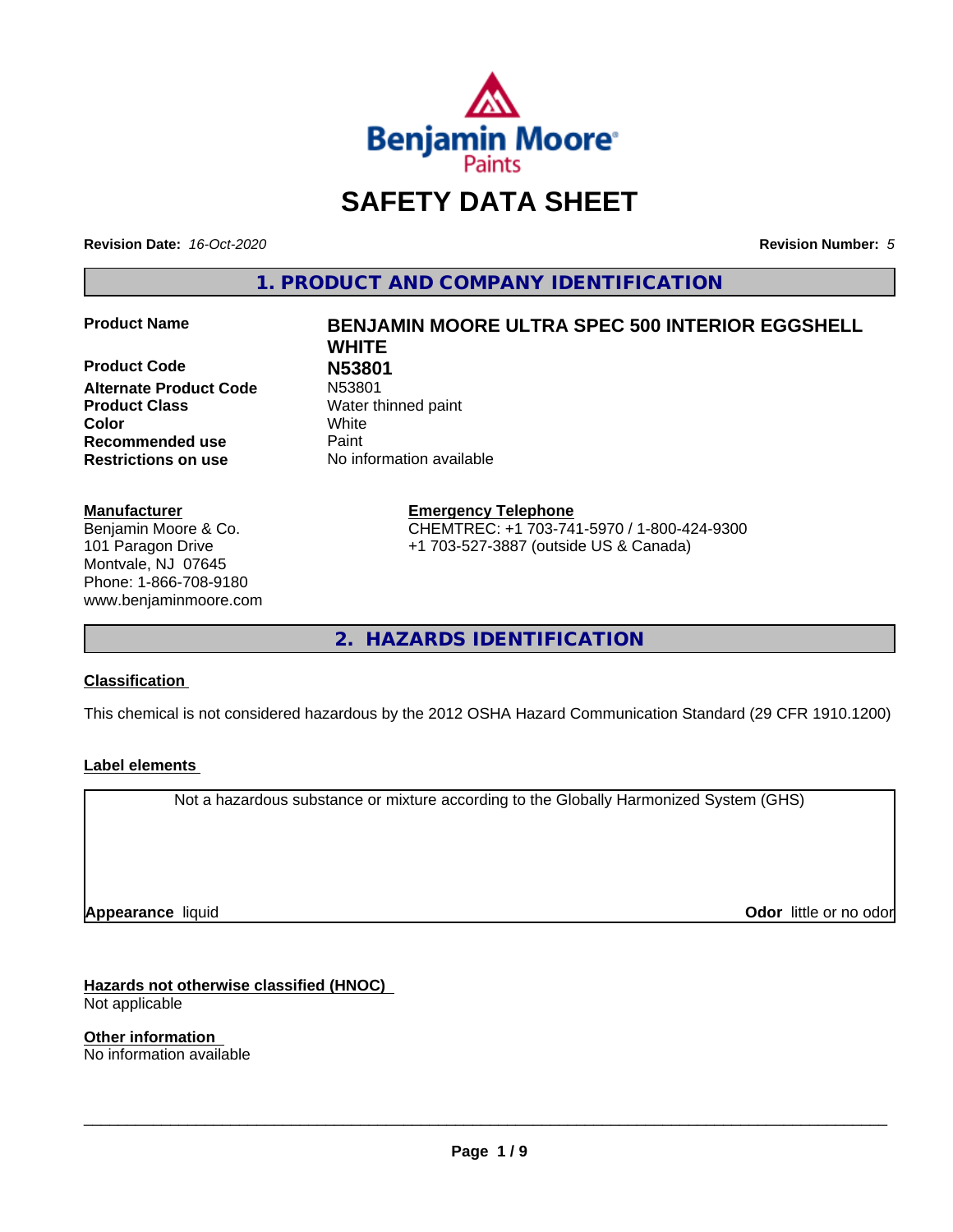**WARNING:** This product contains isothiazolinone compounds at levels of <0.1%. These substances are biocides commonly found in most paints and a variety of personal care products as a preservative. Certain individuals may be sensitive or allergic to these substances, even at low levels.

## **3. COMPOSITION INFORMATION ON COMPONENTS**

| <b>Chemical name</b>            | <b>CAS No.</b> | Weight-%    |
|---------------------------------|----------------|-------------|
| Titanium dioxide                | 13463-67-7     | $15 - 20$   |
| Nepheline svenite               | 37244-96-5     | $5 - 10$    |
| Limestone                       | 1317-65-3      | - 5         |
| Sodium C14-C16 olefin sulfonate | 68439-57-6     | $0.1 - 0.5$ |

| 4. FIRST AID MEASURES                                                                                    |
|----------------------------------------------------------------------------------------------------------|
| No hazards which require special first aid measures.                                                     |
| Rinse thoroughly with plenty of water for at least 15 minutes and consult a<br>physician.                |
| Wash off immediately with soap and plenty of water while removing all<br>contaminated clothes and shoes. |
| Move to fresh air. If symptoms persist, call a physician.                                                |
| Clean mouth with water and afterwards drink plenty of water. Consult a physician<br>if necessary.        |
| None known.                                                                                              |
| Treat symptomatically.                                                                                   |
| 5. FIRE-FIGHTING MEASURES                                                                                |
|                                                                                                          |

| Use extinguishing measures that are appropriate to local<br>circumstances and the surrounding environment.                                   |
|----------------------------------------------------------------------------------------------------------------------------------------------|
| As in any fire, wear self-contained breathing apparatus<br>pressure-demand, MSHA/NIOSH (approved or equivalent)<br>and full protective gear. |
| Closed containers may rupture if exposed to fire or<br>extreme heat.                                                                         |
| No.                                                                                                                                          |
| No.                                                                                                                                          |
| Not applicable                                                                                                                               |
|                                                                                                                                              |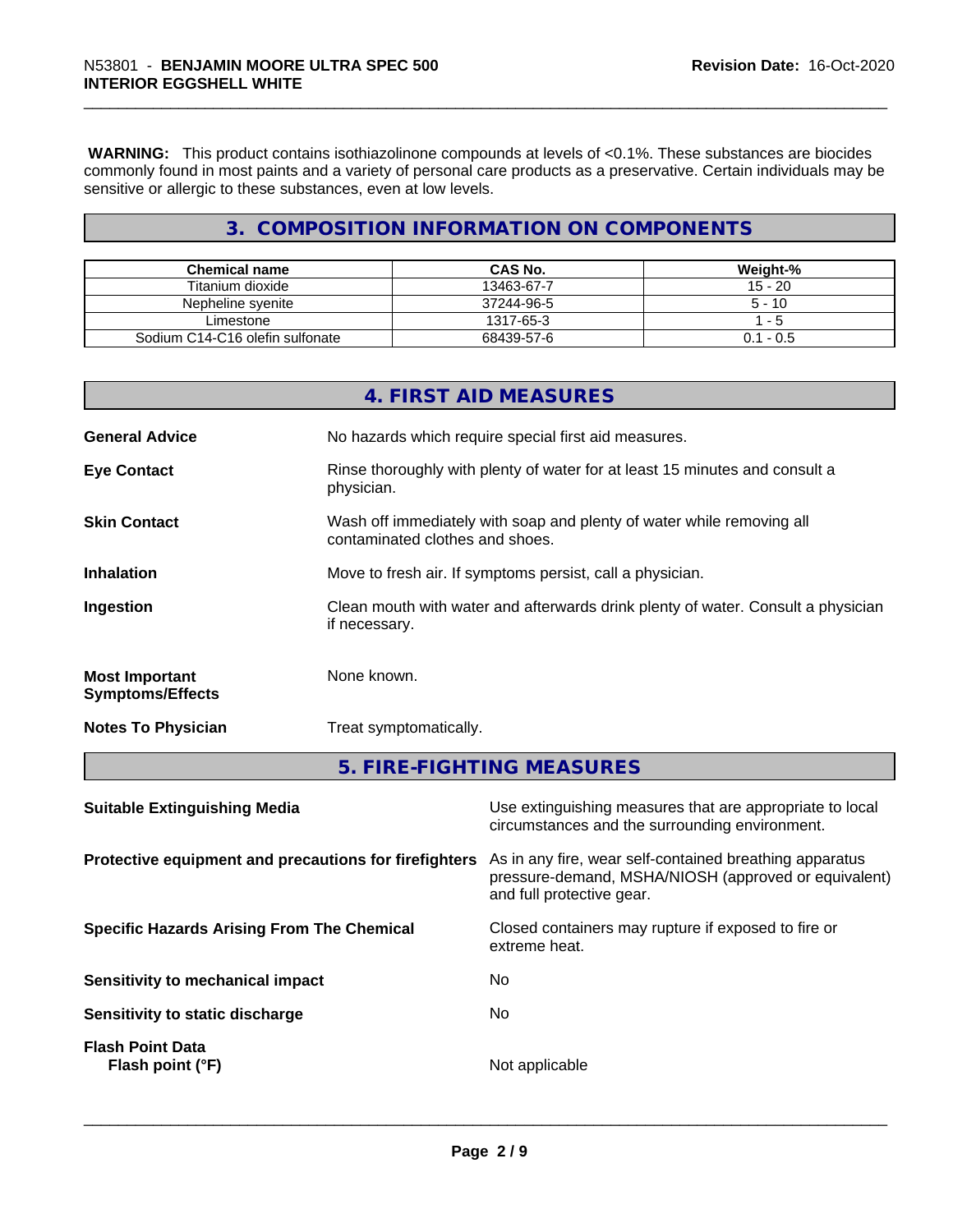| Flash Point (°C)<br><b>Method</b>                             |                 | Not applicable<br>Not applicable |                                |
|---------------------------------------------------------------|-----------------|----------------------------------|--------------------------------|
| <b>Flammability Limits In Air</b>                             |                 |                                  |                                |
| Lower flammability limit:<br><b>Upper flammability limit:</b> |                 | Not applicable<br>Not applicable |                                |
| <b>NFPA</b><br>Health: 1                                      | Flammability: 0 | <b>Instability: 0</b>            | <b>Special: Not Applicable</b> |
| <b>NFPA Legend</b><br>$\bigcap$ blat line and are             |                 |                                  |                                |

- 0 Not Hazardous
- 1 Slightly
- 2 Moderate
- 3 High
- 4 Severe

*The ratings assigned are only suggested ratings, the contractor/employer has ultimate responsibilities for NFPA ratings where this system is used.*

*Additional information regarding the NFPA rating system is available from the National Fire Protection Agency (NFPA) at www.nfpa.org.*

|                                                                                                                                        | 6. ACCIDENTAL RELEASE MEASURES                                                                                                                                                   |  |  |
|----------------------------------------------------------------------------------------------------------------------------------------|----------------------------------------------------------------------------------------------------------------------------------------------------------------------------------|--|--|
| <b>Personal Precautions</b>                                                                                                            | Avoid contact with skin, eyes and clothing. Ensure adequate ventilation.                                                                                                         |  |  |
| <b>Other Information</b>                                                                                                               | Prevent further leakage or spillage if safe to do so.                                                                                                                            |  |  |
| <b>Environmental precautions</b>                                                                                                       | See Section 12 for additional Ecological Information.                                                                                                                            |  |  |
| Soak up with inert absorbent material. Sweep up and shovel into suitable<br><b>Methods for Cleaning Up</b><br>containers for disposal. |                                                                                                                                                                                  |  |  |
|                                                                                                                                        | 7. HANDLING AND STORAGE                                                                                                                                                          |  |  |
| <b>Handling</b>                                                                                                                        | Avoid contact with skin, eyes and clothing. Avoid breathing vapors, spray mists or<br>sanding dust. In case of insufficient ventilation, wear suitable respiratory<br>equipment. |  |  |
| <b>Storage</b>                                                                                                                         | Keep container tightly closed. Keep out of the reach of children.                                                                                                                |  |  |
| Incompatible Materials                                                                                                                 | No information available                                                                                                                                                         |  |  |
|                                                                                                                                        |                                                                                                                                                                                  |  |  |

**8. EXPOSURE CONTROLS/PERSONAL PROTECTION**

#### **Exposure Limits**

| <b>Chemical name</b> | <b>ACGIH TLV</b>         | <b>OSHA PEL</b>            |
|----------------------|--------------------------|----------------------------|
| Titanium dioxide     | TWA: $10 \text{ ma/m}^3$ | 15 mg/m $3$ - TWA          |
| ∟imestone            | N/E                      | 15 mg/m <sup>3</sup> - TWA |
|                      |                          | $5 \text{ mg/m}^3$ - TWA   |

#### **Legend**

ACGIH - American Conference of Governmental Industrial Hygienists Exposure Limits OSHA - Occupational Safety & Health Administration Exposure Limits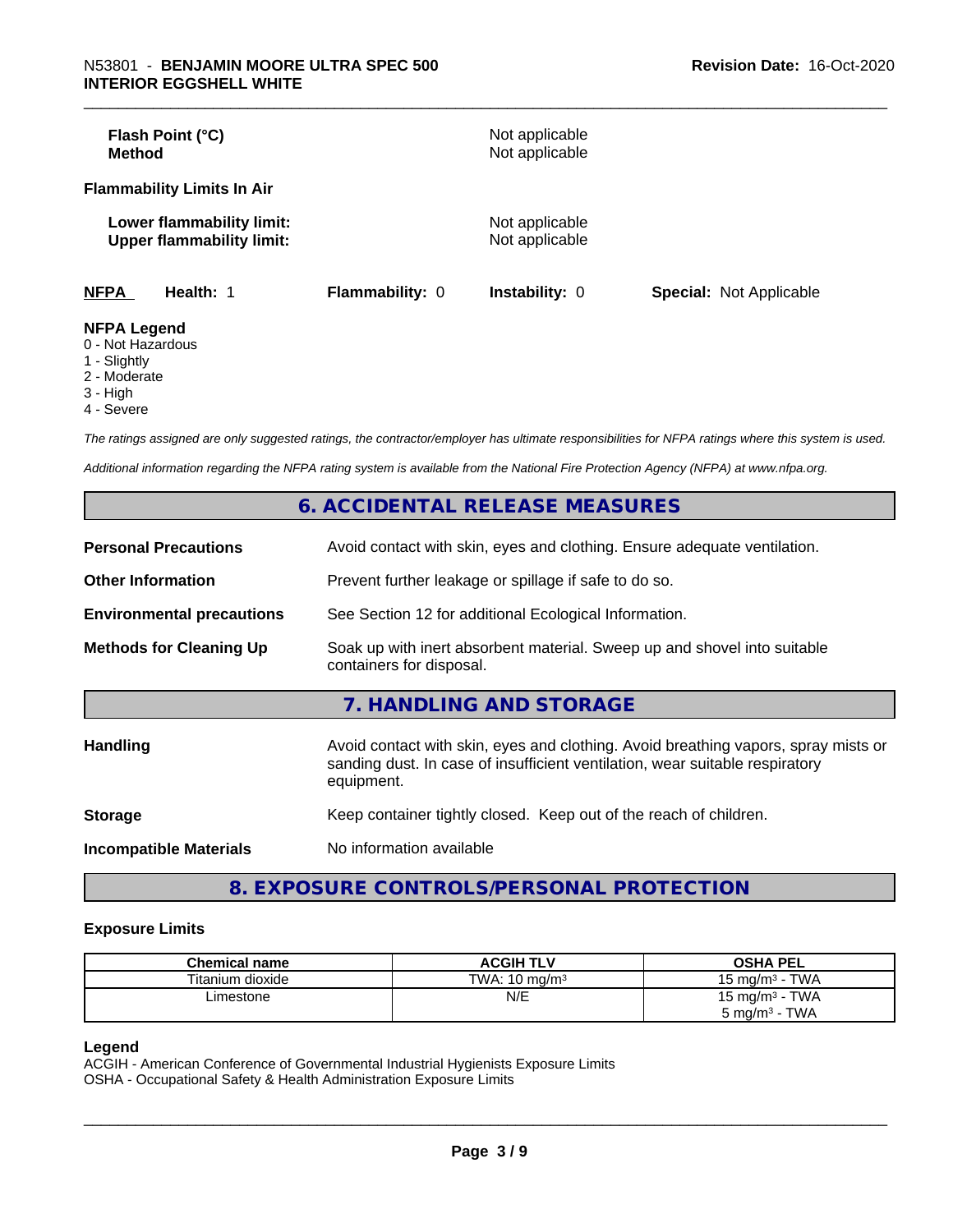#### N/E - Not Established

| <b>Engineering Measures</b><br>Ensure adequate ventilation, especially in confined areas. |                                                                                                                                     |  |  |
|-------------------------------------------------------------------------------------------|-------------------------------------------------------------------------------------------------------------------------------------|--|--|
| <b>Personal Protective Equipment</b>                                                      |                                                                                                                                     |  |  |
| <b>Eye/Face Protection</b>                                                                | Safety glasses with side-shields.                                                                                                   |  |  |
| <b>Skin Protection</b>                                                                    | Protective gloves and impervious clothing.                                                                                          |  |  |
| <b>Respiratory Protection</b>                                                             | In case of insufficient ventilation wear suitable respiratory equipment.                                                            |  |  |
| <b>Hygiene Measures</b>                                                                   | Avoid contact with skin, eyes and clothing. Remove and wash contaminated<br>clothing before re-use. Wash thoroughly after handling. |  |  |

# **9. PHYSICAL AND CHEMICAL PROPERTIES**

| Appearance                           | liquid                   |
|--------------------------------------|--------------------------|
| Odor                                 | little or no odor        |
| <b>Odor Threshold</b>                | No information available |
| Density (Ibs/gal)                    | $11.0 - 11.1$            |
| <b>Specific Gravity</b>              | $1.31 - 1.33$            |
| рH                                   | No information available |
| <b>Viscosity (cps)</b>               | No information available |
| Solubility(ies)                      | No information available |
| <b>Water solubility</b>              | No information available |
| <b>Evaporation Rate</b>              | No information available |
| Vapor pressure                       | No information available |
| Vapor density                        | No information available |
| Wt. % Solids                         | $50 - 60$                |
| Vol. % Solids                        | $35 - 45$                |
| Wt. % Volatiles                      | $40 - 50$                |
| <b>Vol. % Volatiles</b>              | $55 - 65$                |
| <b>VOC Regulatory Limit (g/L)</b>    | 0                        |
| <b>Boiling Point (°F)</b>            | 212                      |
| <b>Boiling Point (°C)</b>            | 100                      |
| Freezing point (°F)                  | 32                       |
| <b>Freezing Point (°C)</b>           | 0                        |
| Flash point (°F)                     | Not applicable           |
| Flash Point (°C)                     | Not applicable           |
| <b>Method</b>                        | Not applicable           |
| <b>Flammability (solid, gas)</b>     | Not applicable           |
| <b>Upper flammability limit:</b>     | Not applicable           |
| Lower flammability limit:            | Not applicable           |
| <b>Autoignition Temperature (°F)</b> | No information available |
| <b>Autoignition Temperature (°C)</b> | No information available |
| Decomposition Temperature (°F)       | No information available |
| Decomposition Temperature (°C)       | No information available |
| <b>Partition coefficient</b>         | No information available |

# **10. STABILITY AND REACTIVITY**

**Reactivity Not Applicable** Not Applicable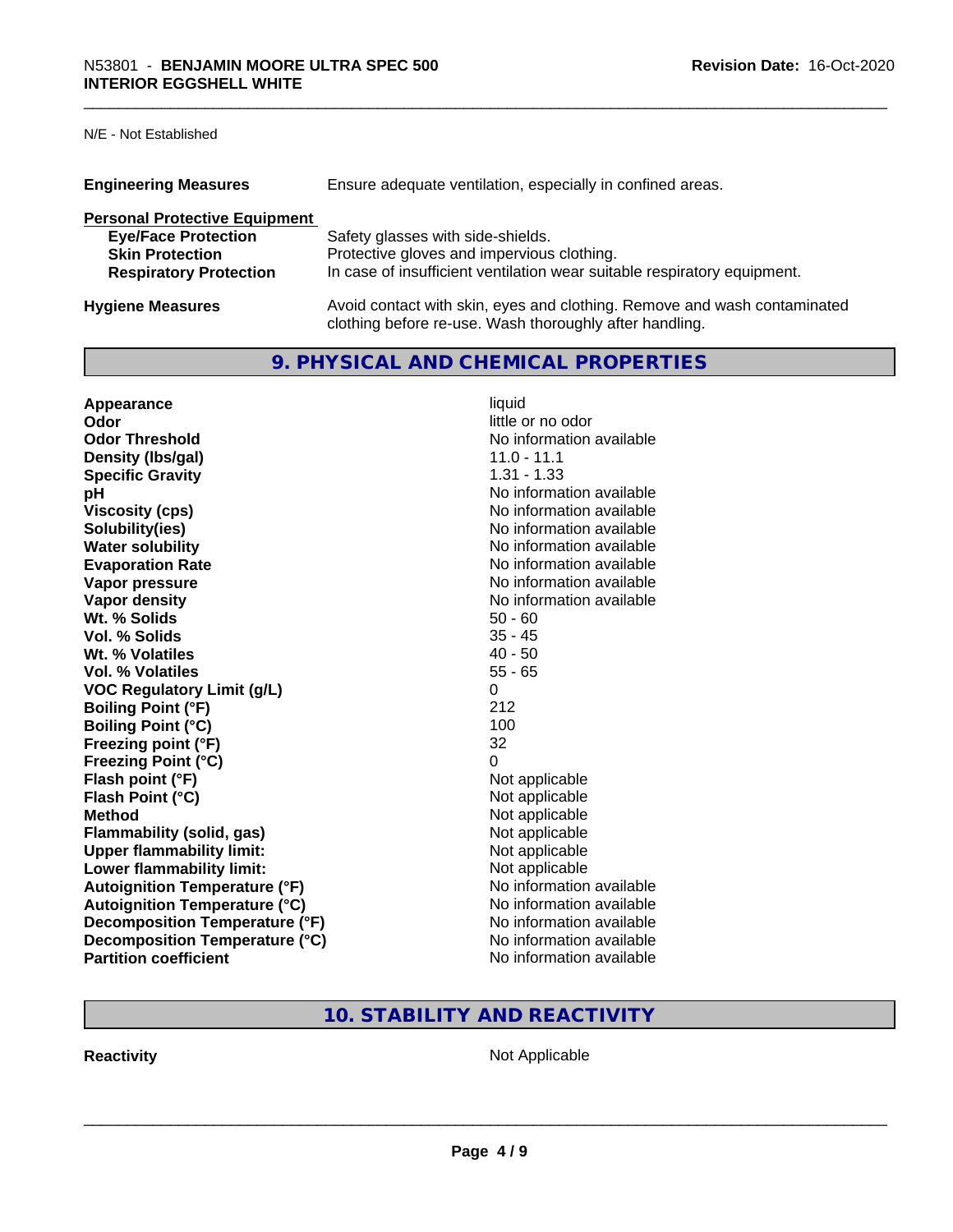| <b>Chemical Stability</b>               | Stable under normal conditions.          |
|-----------------------------------------|------------------------------------------|
| <b>Conditions to avoid</b>              | Prevent from freezing.                   |
| <b>Incompatible Materials</b>           | No materials to be especially mentioned. |
| <b>Hazardous Decomposition Products</b> | None under normal use.                   |
| Possibility of hazardous reactions      | None under normal conditions of use.     |

# **11. TOXICOLOGICAL INFORMATION**

| <b>Product Information</b>                                                                                                                                                                                                                                                                                                                                                     |                                                                                                                                                                                                                                                                                                                                                                                                                                                                                                                                                                                  |
|--------------------------------------------------------------------------------------------------------------------------------------------------------------------------------------------------------------------------------------------------------------------------------------------------------------------------------------------------------------------------------|----------------------------------------------------------------------------------------------------------------------------------------------------------------------------------------------------------------------------------------------------------------------------------------------------------------------------------------------------------------------------------------------------------------------------------------------------------------------------------------------------------------------------------------------------------------------------------|
| Information on likely routes of exposure                                                                                                                                                                                                                                                                                                                                       |                                                                                                                                                                                                                                                                                                                                                                                                                                                                                                                                                                                  |
| <b>Principal Routes of Exposure</b>                                                                                                                                                                                                                                                                                                                                            | Eye contact, skin contact and inhalation.                                                                                                                                                                                                                                                                                                                                                                                                                                                                                                                                        |
| <b>Acute Toxicity</b>                                                                                                                                                                                                                                                                                                                                                          |                                                                                                                                                                                                                                                                                                                                                                                                                                                                                                                                                                                  |
| <b>Product Information</b>                                                                                                                                                                                                                                                                                                                                                     | No information available                                                                                                                                                                                                                                                                                                                                                                                                                                                                                                                                                         |
|                                                                                                                                                                                                                                                                                                                                                                                | Symptoms related to the physical, chemical and toxicological characteristics                                                                                                                                                                                                                                                                                                                                                                                                                                                                                                     |
| <b>Symptoms</b>                                                                                                                                                                                                                                                                                                                                                                | No information available                                                                                                                                                                                                                                                                                                                                                                                                                                                                                                                                                         |
|                                                                                                                                                                                                                                                                                                                                                                                | Delayed and immediate effects as well as chronic effects from short and long-term exposure                                                                                                                                                                                                                                                                                                                                                                                                                                                                                       |
| Eye contact<br><b>Skin contact</b><br><b>Inhalation</b><br>Ingestion<br><b>Sensitization</b><br><b>Neurological Effects</b><br><b>Mutagenic Effects</b><br><b>Reproductive Effects</b><br><b>Developmental Effects</b><br><b>Target organ effects</b><br><b>STOT - single exposure</b><br><b>STOT - repeated exposure</b><br>Other adverse effects<br><b>Aspiration Hazard</b> | May cause slight irritation.<br>Substance may cause slight skin irritation. Prolonged or repeated contact may dry<br>skin and cause irritation.<br>May cause irritation of respiratory tract.<br>Ingestion may cause gastrointestinal irritation, nausea, vomiting and diarrhea.<br>No information available<br>No information available.<br>No information available.<br>No information available.<br>No information available.<br>No information available.<br>No information available.<br>No information available.<br>No information available.<br>No information available |
| <b>Numerical measures of toxicity</b>                                                                                                                                                                                                                                                                                                                                          |                                                                                                                                                                                                                                                                                                                                                                                                                                                                                                                                                                                  |

**The following values are calculated based on chapter 3.1 of the GHS document**

**ATEmix (oral)** 51874 mg/kg

#### **Component Information**

| Chemical name    | Oral LD50          | Dermal LD50 | <b>Inhalation LC50</b> |
|------------------|--------------------|-------------|------------------------|
| Titanium dioxide | Rat<br>10000 mg/kg |             |                        |
| 13463-67-7       |                    |             |                        |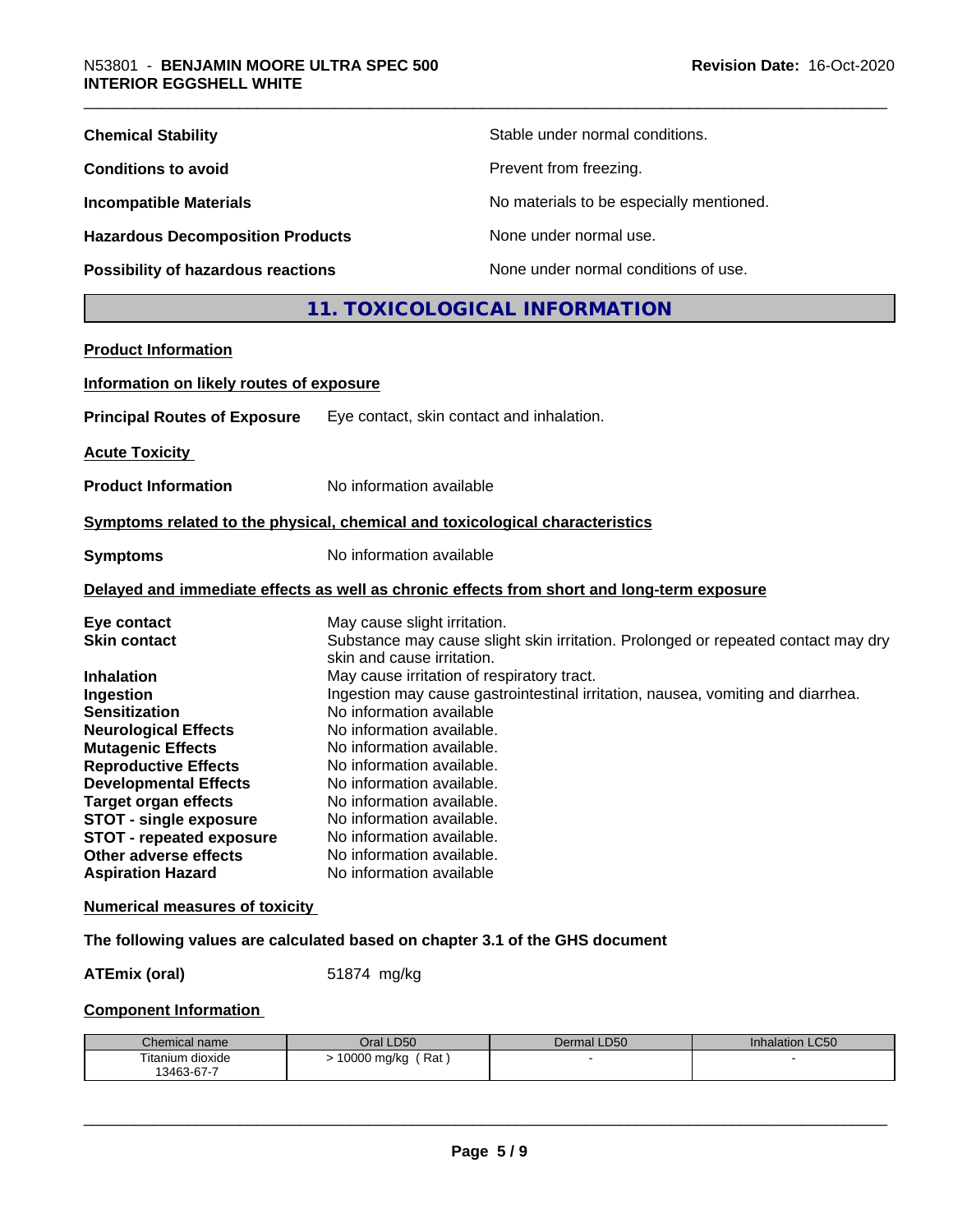# \_\_\_\_\_\_\_\_\_\_\_\_\_\_\_\_\_\_\_\_\_\_\_\_\_\_\_\_\_\_\_\_\_\_\_\_\_\_\_\_\_\_\_\_\_\_\_\_\_\_\_\_\_\_\_\_\_\_\_\_\_\_\_\_\_\_\_\_\_\_\_\_\_\_\_\_\_\_\_\_\_\_\_\_\_\_\_\_\_\_\_\_\_ N53801 - **BENJAMIN MOORE ULTRA SPEC <sup>500</sup> INTERIOR EGGSHELL WHITE**

| Sodium C14-C16 olefin s<br>sulfonate<br>68439-57-6 | Rat<br>0000<br>, ma/ka | 740 ma/ka<br>Rabbit |  |
|----------------------------------------------------|------------------------|---------------------|--|

#### **Chronic Toxicity**

#### **Carcinogenicity**

*The information below indicateswhether each agency has listed any ingredient as a carcinogen:.*

| Chemical<br>name          | <b>IARC</b>                               | NTP | $\sim$ $\sim$<br>אחטט |
|---------------------------|-------------------------------------------|-----|-----------------------|
|                           | .<br>クロ<br>Human<br>Possible<br><u>__</u> |     | Listed                |
| dioxide<br><b>itanium</b> | Carcinoɑen                                |     |                       |

• Although IARC has classified titanium dioxide as possibly carcinogenic to humans (2B), their summary concludes: "No significant exposure to titanium dioxide is thought to occur during the use of products in which titanium dioxide is bound to other materials, such as paint."

#### **Legend**

IARC - International Agency for Research on Cancer NTP - National Toxicity Program OSHA - Occupational Safety & Health Administration

**12. ECOLOGICAL INFORMATION**

#### **Ecotoxicity Effects**

The environmental impact of this product has not been fully investigated.

#### **Product Information**

#### **Acute Toxicity to Fish**

No information available

#### **Acute Toxicity to Aquatic Invertebrates**

No information available

#### **Acute Toxicity to Aquatic Plants**

No information available

#### **Persistence / Degradability**

No information available.

#### **Bioaccumulation**

No information available.

#### **Mobility in Environmental Media**

No information available.

#### **Ozone**

No information available

#### **Component Information**

#### **Acute Toxicity to Fish**

Titanium dioxide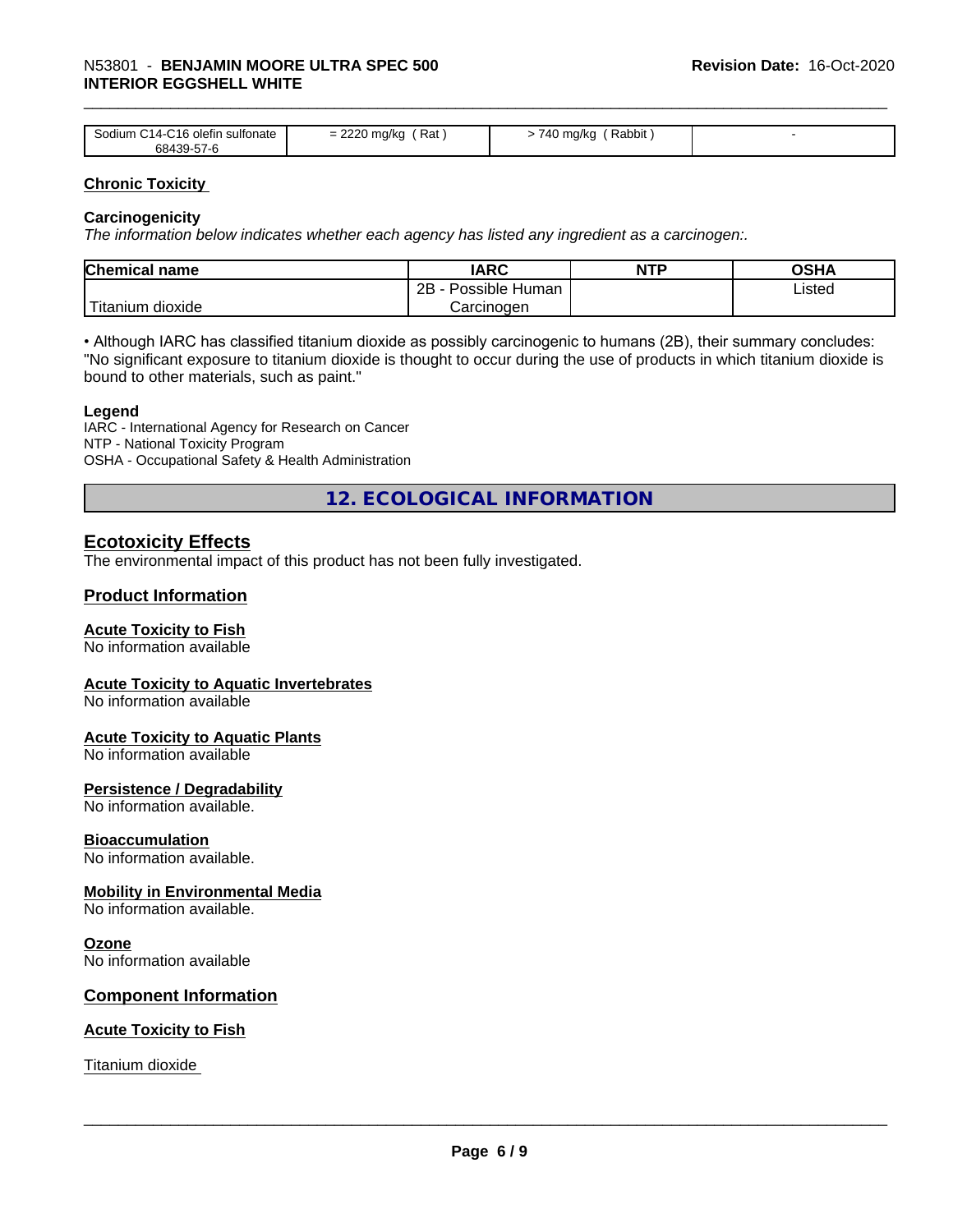$LC50:$  > 1000 mg/L (Fathead Minnow - 96 hr.)

#### **Acute Toxicity to Aquatic Invertebrates**

No information available

#### **Acute Toxicity to Aquatic Plants**

No information available

|                              | 13. DISPOSAL CONSIDERATIONS                                                                                                                                                                                               |
|------------------------------|---------------------------------------------------------------------------------------------------------------------------------------------------------------------------------------------------------------------------|
| <b>Waste Disposal Method</b> | Dispose of in accordance with federal, state, and local regulations. Local<br>requirements may vary, consult your sanitation department or state-designated<br>environmental protection agency for more disposal options. |
|                              | 14. TRANSPORT INFORMATION                                                                                                                                                                                                 |
| <b>DOT</b>                   | Not regulated                                                                                                                                                                                                             |
| <b>ICAO/IATA</b>             | Not regulated                                                                                                                                                                                                             |
| <b>IMDG/IMO</b>              | Not regulated                                                                                                                                                                                                             |
|                              | 15. REGULATORY INFORMATION                                                                                                                                                                                                |

### **International Inventories**

| <b>TSCA: United States</b> | Yes - All components are listed or exempt. |
|----------------------------|--------------------------------------------|
| <b>DSL: Canada</b>         | No - Not all of the components are listed. |
|                            | One or more component is listed on NDSL.   |

### **Federal Regulations**

#### **SARA 311/312 hazardous categorization**

| Acute health hazard               | Nο |  |
|-----------------------------------|----|--|
| Chronic Health Hazard             | Nο |  |
| Fire hazard                       | Nο |  |
| Sudden release of pressure hazard | Nο |  |
| Reactive Hazard                   | Nο |  |

#### **SARA 313**

Section 313 of Title III of the Superfund Amendments and Reauthorization Act of 1986 (SARA). This product contains a chemical or chemicals which are subject to the reporting requirements of the Act and Title 40 of the Code of Federal Regulations, Part 372:

*None*

#### **Clean Air Act,Section 112 Hazardous Air Pollutants (HAPs) (see 40 CFR 61)**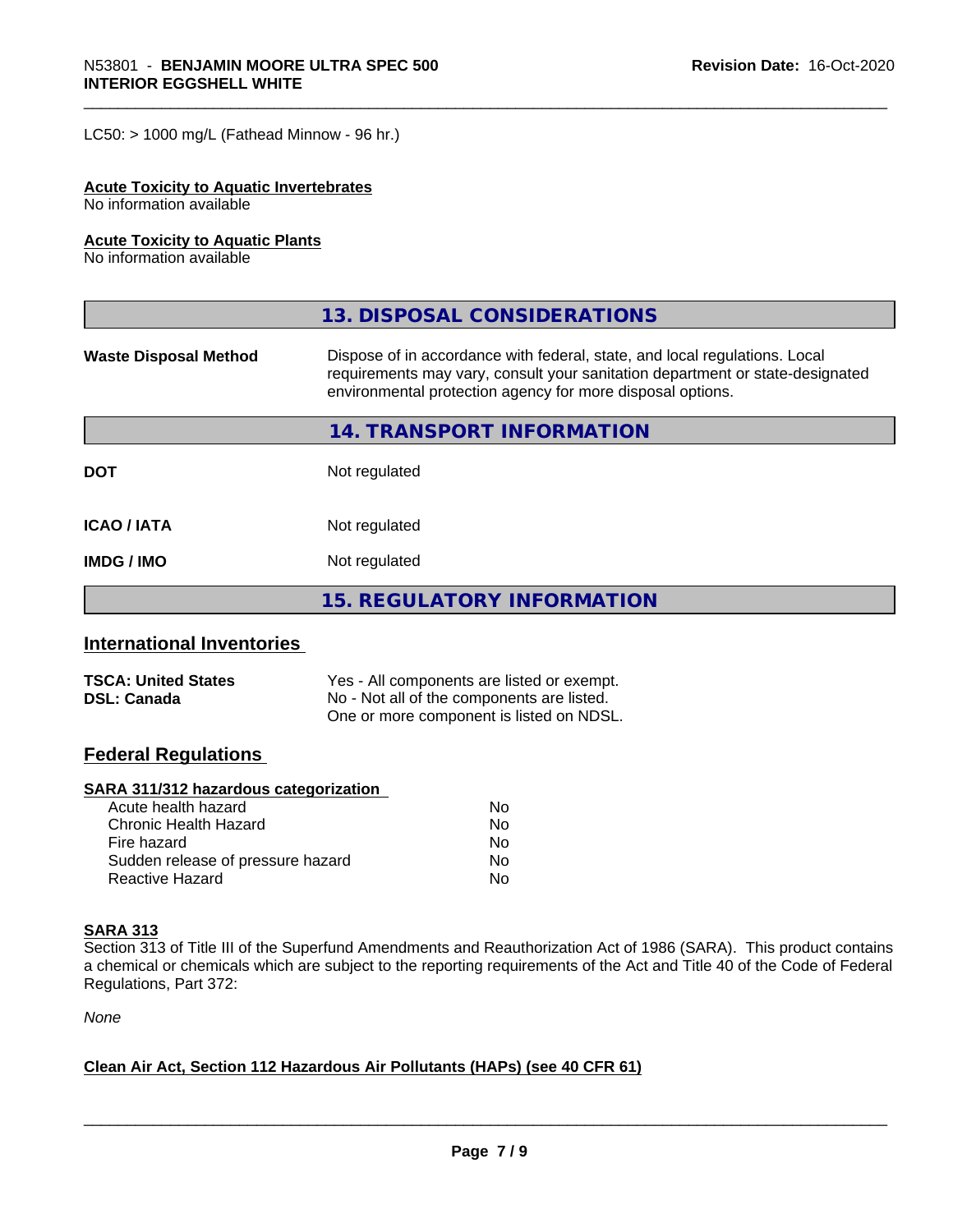This product contains the following HAPs:

*None*

# **US State Regulations**

#### **California Proposition 65**

**AN** WARNING: Cancer and Reproductive Harm– www.P65warnings.ca.gov

#### **State Right-to-Know**

| name<br>ner.                | Mk<br>nuscus | larcay<br>Ne۱<br>JEI SE | svivania |
|-----------------------------|--------------|-------------------------|----------|
| --<br>dioxide<br>l itanium. |              |                         |          |
| .imestone                   |              |                         |          |

#### **Legend**

X - Listed

# **16. OTHER INFORMATION**

| HMIS<br>Health: 1 | <b>Flammability: 0</b> | <b>Reactivity: 0 PPE: -</b> |
|-------------------|------------------------|-----------------------------|
|-------------------|------------------------|-----------------------------|

#### **HMIS Legend**

- 0 Minimal Hazard
- 1 Slight Hazard
- 2 Moderate Hazard
- 3 Serious Hazard
- 4 Severe Hazard
- \* Chronic Hazard

X - Consult your supervisor or S.O.P. for "Special" handling instructions.

*Note: The PPE rating has intentionally been left blank. Choose appropriate PPE that will protect employees from the hazards the material will present under the actual normal conditions of use.*

*Caution: HMISÒ ratings are based on a 0-4 rating scale, with 0 representing minimal hazards or risks, and 4 representing significant hazards or risks. Although HMISÒ ratings are not required on MSDSs under 29 CFR 1910.1200, the preparer, has chosen to provide them. HMISÒ ratings are to be used only in conjunction with a fully implemented HMISÒ program by workers who have received appropriate HMISÒ training. HMISÒ is a registered trade and service mark of the NPCA. HMISÒ materials may be purchased exclusively from J. J. Keller (800) 327-6868.*

 **WARNING!** If you scrape, sand, or remove old paint, you may release lead dust. LEAD IS TOXIC. EXPOSURE TO LEAD DUST CAN CAUSE SERIOUS ILLNESS, SUCH AS BRAIN DAMAGE, ESPECIALLY IN CHILDREN. PREGNANT WOMEN SHOULD ALSO AVOID EXPOSURE.Wear a NIOSH approved respirator to control lead exposure. Clean up carefully with a HEPA vacuum and a wet mop. Before you start, find out how to protect yourself and your family by contacting the National Lead Information Hotline at 1-800-424-LEAD or log on to www.epa.gov/lead.

**Prepared By** Product Stewardship Department Benjamin Moore & Co. 101 Paragon Drive Montvale, NJ 07645